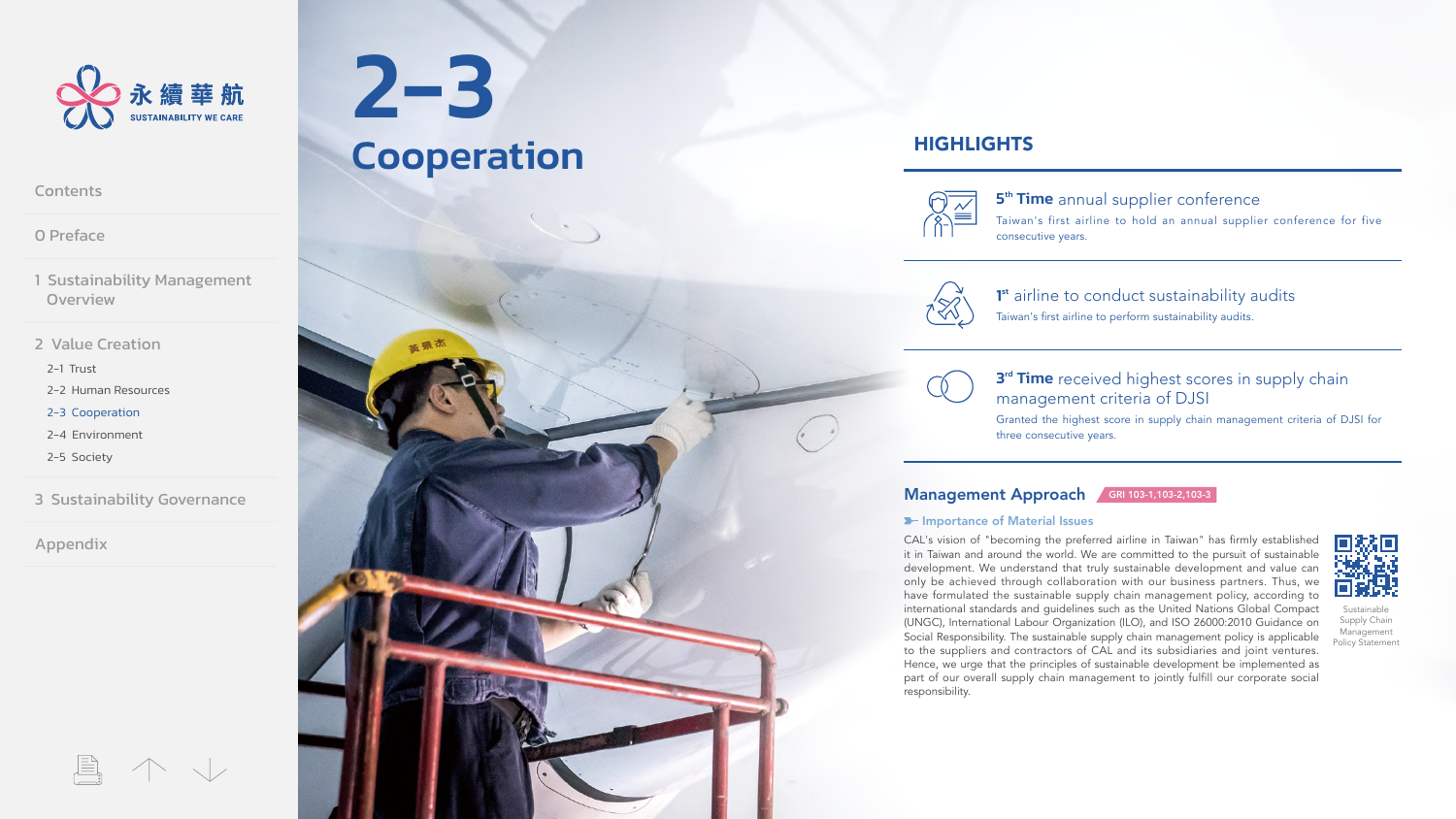

[0 Preface](#page--1-0)

[1 Sustainability Management](#page--1-0)  **Overview** 

[2 Value Creation](#page--1-0)

[2-1 Trust](#page--1-0)

[2-2 Human Resources](#page--1-0)

[2-3 Cooperation](#page-0-0)

[2-4 Environment](#page--1-0)

[2-5 Society](#page--1-0)

[3 Sustainability Governance](#page--1-0)

[Appendix](#page--1-0)

### **D** Commitment and Long-Term Goals **Department and Long-Term Goals** Unit in Charge

#### • Commitment

To achieve supply chain sustainability, CAL has committed itself to the development and continuous improvement in the three dimensions of governance, society, and the environment.

#### • We are committed to

- 1. Conducting risk and impact assessments to ensure supply chain sustainability and establish fair, transparent mechanisms for supplier management.
- 2. Selecting economic and acceptable products and services by considering their environmental and social effects.
- 3. Adhering to ethical business standards by eliminating leakages, vested interests, and corruption.

### • We require all suppliers and contractors to

1. Strictly abide by local and international laws and regulations.

- 2. Implement quality control systems that ensure the quality and safety of products or services provided.
- 3. Establish information security mechanisms that prevent the misuse of confidential and sensitive information.
- 4. Comply with local and international human rights and labor standards, and not follow child labor and discriminatory practices.
- 5. Provide a safe working environment and secure workplace over health and safety issues.
- 6. Discontinue forced labor and guarantee freedom of association as well as proper working conditions and pay.
- 7. Reduce the negative impact of products and services on the environment and society in accordance with sustainability-related regulations.

### • Long-term Goals



### 2023

- 1. Maintain SAQ Score at 86 points
- 2. Optimize risk management for sustainable supply chain, implement the SAQ, and audit 70% of critical tier-1 suppliers and 50% of critical tier-2 suppliers by 2023

### 2025

- 1. Maintain SAQ score at 87 points
- 2. Expand the scope of supply chain management, implement SAQ audits, audit 100% of critical tier-1 and tier-2 suppliers by 2025

### 2030

### 1. Maintain SAQ score at 89 points

2. Provide supply chain training, improve assistance mechanisms, and continuously implement a SAQ

Corporate Sustainability Committee — Supply Chain Task Force (in charge of aviation supplies, jet fuel, in-flight catering, and service procurement as well as general affairs)

### **X-Management Mechanisms**

- The meeting of Corporate Sustainability Committee, at least twice a year
- Supply Chain Task Force reports to Corporate Sustainability Committee, every quarter
- Expand the SAQ to cover the critical tier-2 suppliers

### **>** Objectives and Plans

| <b>KPI</b>                                     | 2020                          |                                                                       |                    | 2021                          |
|------------------------------------------------|-------------------------------|-----------------------------------------------------------------------|--------------------|-------------------------------|
|                                                | <b>Objectives</b>             | Performance                                                           | <b>Achievement</b> | <b>Objectives</b>             |
| <b>Convene Annual Supplier</b><br>Conference   | One session                   | Held in Taipei on<br>December 24, 2020                                | 100%               | One session                   |
| Conduct SAQ                                    | Response rate<br>at least 70% | Response rate over<br>75%                                             | 100%               | Response rate<br>at least 71% |
| Critical Supplier SAQ<br>Score                 | 85 points                     | 89 points                                                             | 100%               | 86 points                     |
| Implement Procurement<br><b>Staff Training</b> | Two sessions                  | Three sessions to be<br>held in May, July and<br>October respectively | 100%               | Three sessions                |

### **E-Grievance Mechanisms**

CAL's suppliers access information on grievance mechanisms through the QR code below. Grievances will be handled by our dedicated personnel immediately.

- General Products: Administration Division E-mail: [tpeuo@china-airlines.com](mailto:tpeuo@china-airlines.com)
- Aviation Parts: Engineering Division E-mail: [AOG\\_DESK@email.china-airlines.com](mailto:AOG_DESK@email.china-airlines.com)
- E-shopping / Duty free: In-flight Service Supply Division E-mail: [e-shopping@china-airlines.com](mailto:e-shopping@china-airlines.com)



Stakeholder Contact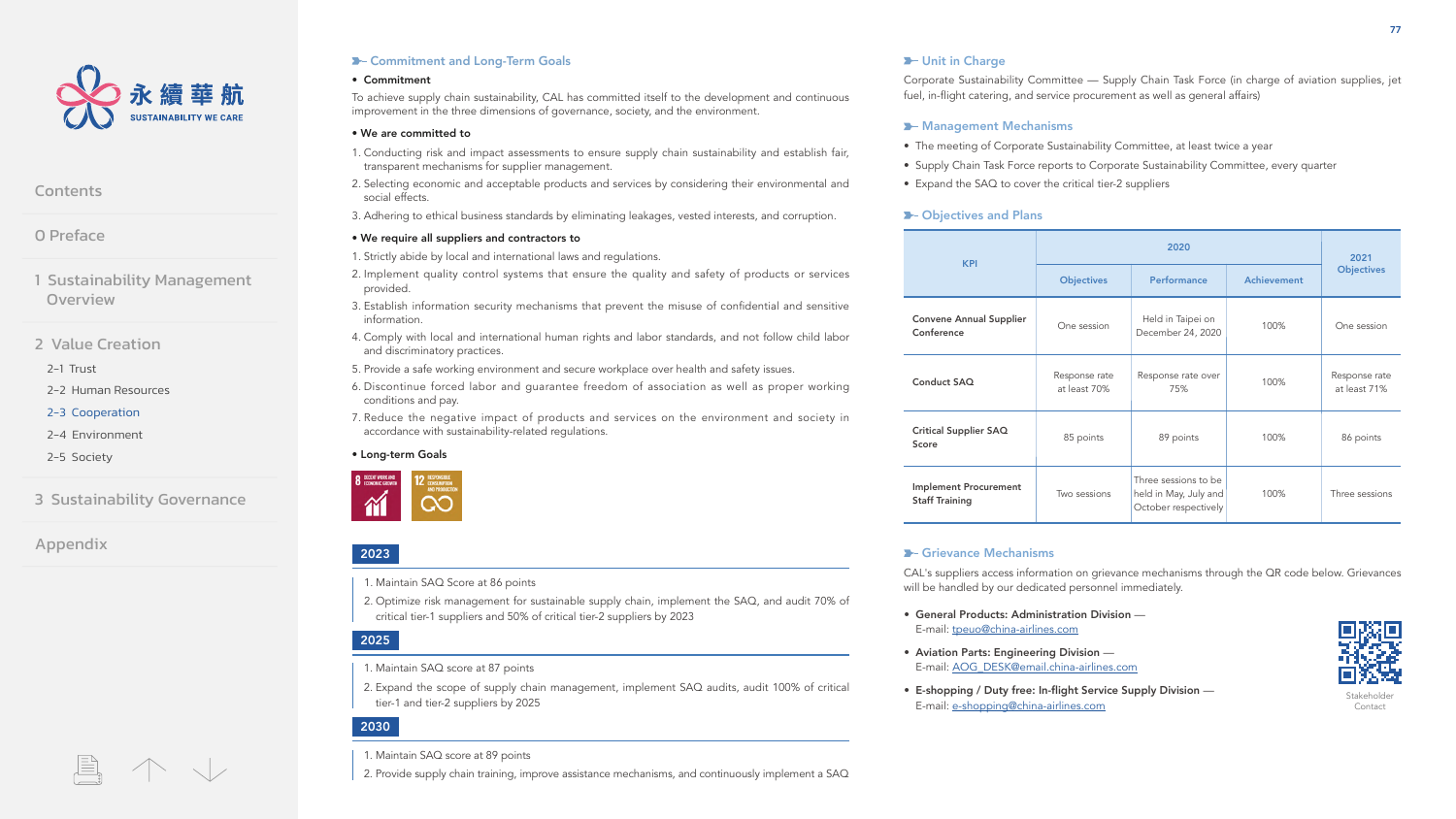

[1 Sustainability Management](#page--1-0) 

[3 Sustainability Governance](#page--1-0)

[0 Preface](#page--1-0)

**[Contents](#page--1-0)** 

**Overview** 

[2-1 Trust](#page--1-0)

[Appendix](#page--1-0)

[2 Value Creation](#page--1-0)

[2-2 Human Resources](#page--1-0) [2-3 Cooperation](#page-0-0) [2-4 Environment](#page--1-0) [2-5 Society](#page--1-0)

# 2-3-1 CAL Value Chain GRI 102-9

Ground Handling Service Air Transport Support Logistics and Warehouse Aerospace Technology

Compared to other industries, the aviation industry is fairly unique regarding safety concerns. As of 2020, the CAL Group had established 31 joint ventures extending across business sectors including air transport, ground handling service, tourism, aerospace technology, air transport support, and logistics and warehousing. By integrating strengths from each component, the Group expects to optimize its overall quality of service, competitiveness, and value chain.

### Material Procurement Types

#### $\bigcap_{\mathfrak{m}}$ Aviation Fuel In-Flight Catering **I** General Products  $\overline{\mathbb{Q}}$ o Aviation Materials  $\overline{\mathbb{C}}$ Ground Handling Service Category — Category Aviation Materials<br>Aircraft Parts (558 / 14)  $\Diamond$ Fuel Required for Flight In-Flight Meals Offered to  $(8)$ Goods Required for Overall Airport Manpower (57 / 1) (20 / 5) Passengers (29 / 7) Operations (240 / 36) (No. of Tier-1 suppliers / Critical Tier-1suppliers) Aviation materials are keys to flight Fuel is vital for flight and its cost of In-flight catering stands as one of CAL's CAL provides excellent airport services, General products refer to basic safety. Therefore, aviation materials procurement forms one contributor to crucial quality services. CAL provides and improves passengers' satisfaction supplies required for business must have certificates of qualification, operating costs. passengers with a complete in-flight throughout the journey with the help of its operations to improve operational Description and their airworthiness must be experience based on the needs of longground staff and agents. efficiency and quality. confirmed by related units. / divisions / haul and short-haul passengers and departments. nationality requirements. Irreplaceable suppliers and yearly Irreplaceable suppliers or the Suppliers offer long-haul service. (including Irreplaceable suppliers, exclusive ground Irreplaceable suppliers or yearly accumulated procurement amount is procurement amount is accounted for the China Pacific Catering Services at handling agent which is not affiliated with accumulated procurement amount is **Critical** over certain percentage. over certain jet fuel cost in whole year. Taipei Station) airlines, and yearly flights handling by the over certain number. Supplier's suppliers are accounted for over certain Definition total flights of CAL. Note: Material procurement types are defined by the volume of procurement. Aerospace Technology China Aircraft Services Limited Upstream Taikoo (Xiamen) Landing Gear Services Co., Ltd. Taiwan Aircraft Maintenance and Engineering Co., Ltd. HAECO Composite Structures (Jinjiang) Co., Ltd. • NORDAM Asia Limited Aircraft Manufacturing Logistics and Warehouse 畀 • Taiwan Air Cargo Terminal Limite Ground Handling Service Arport Cargo Terminal (Xiamen) Co., Ltd. Taoyuan International Airport Service Co., Ltd.  $\triangleleft$ Arport Cargo Service (Xiamen) Co., Ltd. Taiwan Airport Service Co., Ltd. Global Sky Express (Taiwan) Ltd. Dynasty Aerotech International Corp.  $\epsilon$  Aircraft Leasing Eastern United International Logistics (Holdings) Ltd. Jardine Aviation Services Ltd. Chung Hwa Express Co., Ltd. Air Transport Support Airlines<br>
• Mandarin Airlines Co., Ltd.<br>
• Tigerair Taiwan Co., Ltd.<br>
• Tigerair Taiwan Co., Ltd.<br>
• Dynasty Properties Co., Ltd. • Sabre Travel Network Taiwan Ltd. • Everest Investment Holdings Ltd. CAL-Dynasty International, Inc. Mandarin Airlines Co., Ltd. China Pacific Laundry Services Ltd. Dynasty Properties Co., Ltd. **Tigerair Taiwan Co., Ltd.** · Delica International Co., Ltd. CAL Park CO., Ltd. Midstream

- CAL-Asia Investment Inc.
- Taiwan Airport Service (Samoa) Company, Limited
- Customer Tourism and Leisure CAL Hotel Co., Ltd.

Dynasty Hotel of Hawaii, Inc. Dynasty Holidays, Inc.

فصيل

Downstream

China Pacific Catering Services Ltd. Kaohsiung Airport Catering Services Ltd.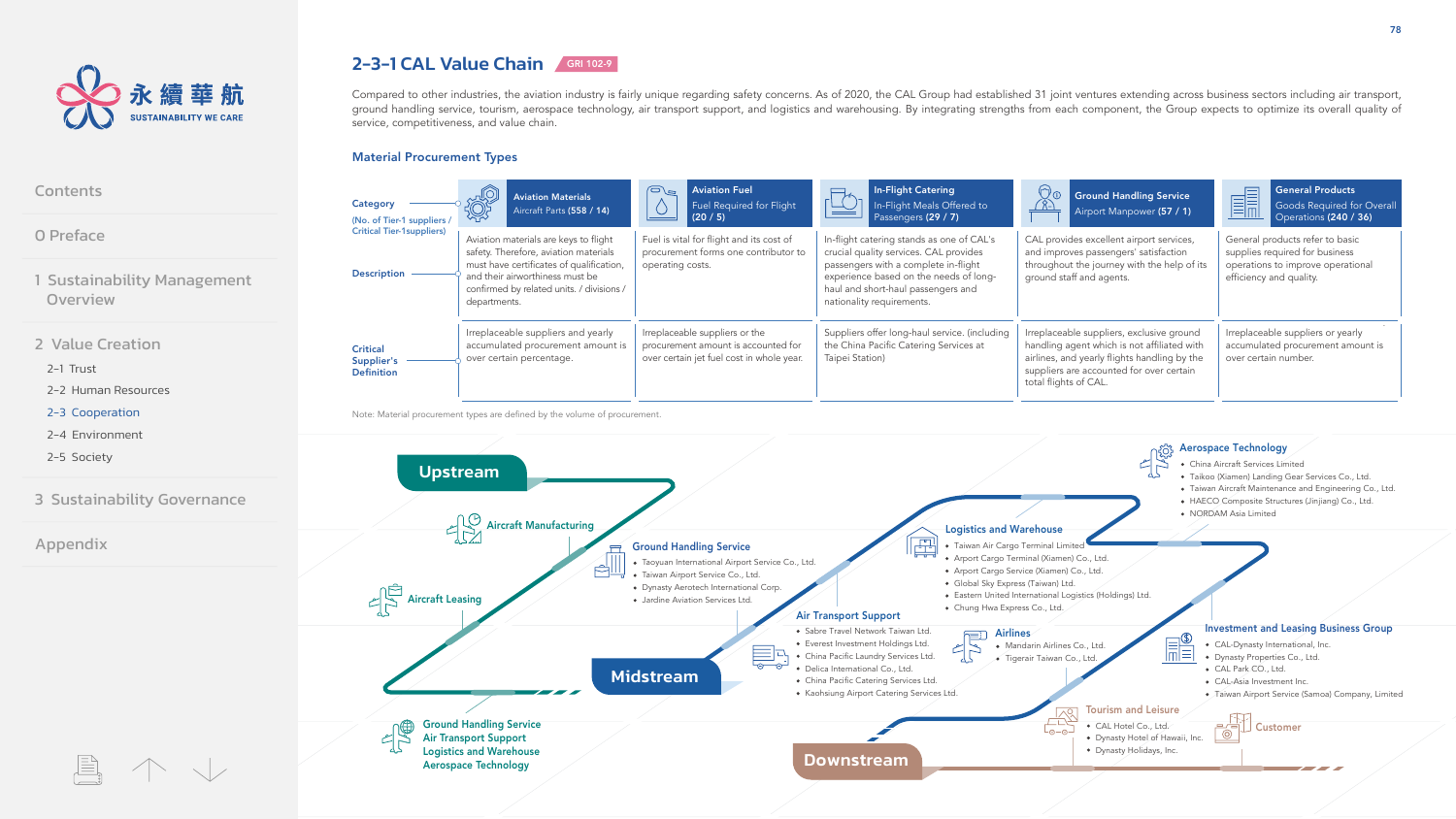

[0 Preface](#page--1-0)

[1 Sustainability Management](#page--1-0)  **Overview** 

[2 Value Creation](#page--1-0)

[2-1 Trust](#page--1-0)

[2-2 Human Resources](#page--1-0)

[2-3 Cooperation](#page-0-0)

[2-4 Environment](#page--1-0)

[2-5 Society](#page--1-0)

[3 Sustainability Governance](#page--1-0)

[Appendix](#page--1-0)

# 2-3-2 Sustainable Supply Chain Management GRI 204-1, 308-2, 407-1, 414-2

CAL has implemented sustainable supply chain management since 2014 and later established the Supply Chain Task Force to be in charge of sustainable supply chain management covering aviation supplies, jet fuel, in-flight catering, and service procurement as well as general affairs. In addition to setting the long-term sustainable development goals in accordance with the UN's Sustainable Development Goals (SDGs), CAL has formulated the ["Sustainable Supply Chain Management Policy Statement](https://calec.china-airlines.com/csr/en/download/pages/sustainable_supply_chain_management_policy_statement.pdf)" and "Supplier [Code of Conduct"](https://calec.china-airlines.com/csr/en/download/pages/supplier_code_of_conduct.pdf) in accordance with international standards, including the Global Reporting Initiative (GRI), ISO 26000, United Nations Global Compact (UNGC), and International Labour Organization (ILO). CAL also established risk review mechanisms to perform audits, held the supplier conferences for facilitating negotiations, and reported the results to the Corporate Sustainability Committee for review every quarter.



Conduct

### 2020 Achievements

### 1. Performance of Supply Chain Sustainability

#### Green Procurement

Recently, CAL has not only introduced energy efficient passenger aircrafts including A350-900 and B777-300ER but also shifted to adopt energy-saving equipment such as choosing lightweight materials for onboard equipment. Moreover, CAL has also introduced electric vehicles to gradually replace traditional ground vehicles, thus reducing their fuel consumption and carbon emissions. To reduce the use of plastic as a raw material, we have also supplied environmental-friendly paper towels and magazines printed by FSC-certified paper in all CAL's flights. In addition, CAL also prioritizes the use of local ingredients to reduce the food miles and carbon footprint of food ingredients during transport. Although the total amount of green procurement in 2020 decreased by 47% in comparison with that in 2019 due to the effect of COVID-19 and a significant decrease in flight frequency, CAL will continue to promote and implement green procurement to reduce the impact on the environment.

### Local Procurement

Except for certain aviation equipment, components, and some procurement that are subject to international standards, CAL has been dedicated to sourcing from local suppliers (Taiwan, Penghu, Kinmen, and Matsu) to boost the local economy. For example, the juice for business class passengers is sourced from local Taiwanese produce, which can reduce carbon footprints for environmental protection. A significant decrease in the local procurement in 2020 compared to 2019 was due to the impact of COVID-19. However, the rate of purchasing products from local suppliers gradually rose to 98.79%, indicating that CAL still used the limited budget to promote local procurement during the epidemic.

#### **Amount of Green Procurement** (Unit: TWD million)



#### Amount of Local Procurement



Note: Green procurement includes Category I, Category II, and Category III eco-products specified in the "Regulations for Priority Procurement of Eco-Products (January 15, 2001)."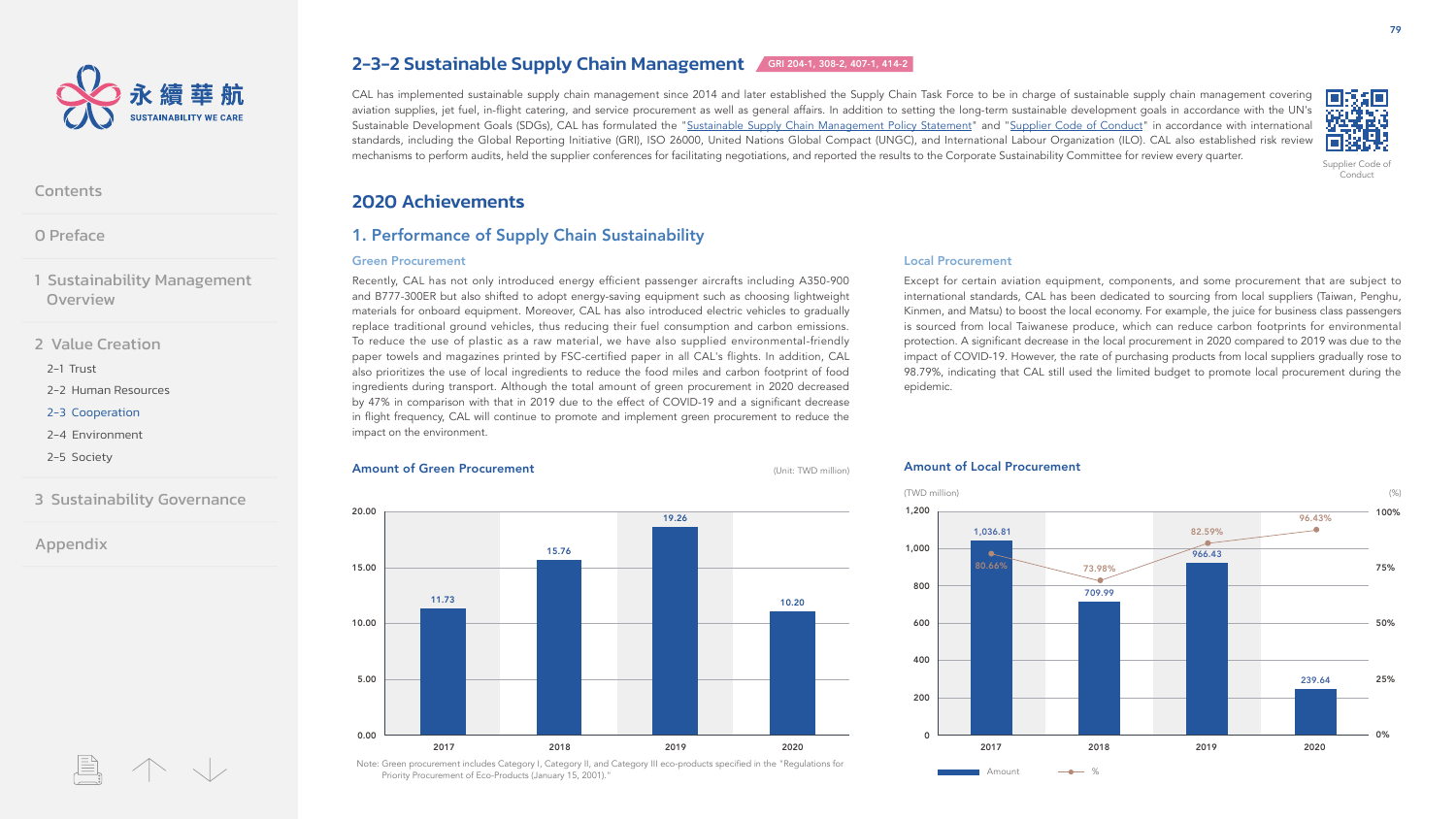

[0 Preface](#page--1-0)

[1 Sustainability Management](#page--1-0)  **Overview** 

[2 Value Creation](#page--1-0)

[2-1 Trust](#page--1-0)

[2-2 Human Resources](#page--1-0)

[2-3 Cooperation](#page-0-0)

[2-4 Environment](#page--1-0)

[2-5 Society](#page--1-0)

[3 Sustainability Governance](#page--1-0)

[Appendix](#page--1-0)

### Number of Local Suppliers



Note 1: The statistics include the Administration Division and the maintenance park and exclude the independent procurement of the fleet, the In-flight Supply Chain & Marketing Division, and the Ground Services Division. Note 2: Aircraft parts are not included because they are subject to special certification.

### 2. Risk Assessment of Supply Chain Sustainability

To strictly control supply chain sustainability risk, CAL has conducted a survey for supply chain sustainability risk and formulated our Sustainability Assessment Questionnaire (SAQ) since 2015 based on international initiatives and evaluations such as the GRI Standards, ILO, UNGC, Dow Jones Sustainability Index (DJSI), CDP, and the Universal Declaration of Human Rights. CAL also established a sustainable supply chain management system to improve the accuracy of the results of the SAQ in 2017, the functions of which include specifying the definition of critical suppliers, conducting the Sustainability Assessment Questionnaire (hereinafter SAQ), formulating regulations for review and designing relevant forms, setting different goals for short-term, mid-term, and long-term reviews, and improving the follow-up tracking mechanism. To strengthen the supply chain management, CAL started to identify supplier risks at the beginning of the year, conducted due diligence in the middle of the year, and reviewed the improvements at the end of the year. Supplier training courses were also organized to fully control suppliers with high risks, and relevant reviews were conducted to further reduce supply chain sustainability risks.

As for the SAQ, CAL conducted the SAQ with 79 suppliers (including 63 critical tier-1 suppliers) in 2020, accounting for 68.49% of the total procurement amount of all tier-1 suppliers with a response rate of 81.01. The result of the SAQ shows that the average score of the suppliers was 88.59 in 2020. The average scores in the four dimensions (please refer to the note) were above 84 respectively, showing that most of the suppliers have incorporated the concept of sustainability into these four dimensions. The average score in the environmental dimension was under 80, but CAL has noticed the result and invested more resources in 2019 to enhance its suppliers' environmental performance so it gained a significant growth in 2020. Moreover, CAL achieved the stage target in 2020, auditing 30% of critical tier-1 suppliers.

Note: "Governance" includes ethics, regulatory compliance, and meeting the norm of industrial practices; "Environment" refers to energy and resources management and environmental protection; "Society" includes human rights and labor conditions, and occupational safety and health; "General" includes quality, safety, and information security.

Procedure of Identifying Risk of Supply Chain Sustainability



### **2020 Risk Survey of Supply Chain Sustainability Example 2020 Risk Survey of Supply Chain Sustainability**



### Overall Performance of Supply Chain Sustainability

- In 2020, the score of supply chain sustainability risk assessment was 88.59 points.
- Governance: The score remained steady compared to last year, averaging over 90 points. Normally, critical suppliers have internal management mechanisms but CAL will continue to require suppliers to enhance their governance related to ethics and regulatory compliance.
- Environment: After completing the CAL's education and training courses and receiving the follow-up tracking, the suppliers have gained a better score compared to last year. Moreover, CAL will keep tracking suppliers' performance in the environmental dimension.
- Society: Although the score of this year still reached 80, it slid in comparison with the previous years. It is the dimension that CAL needs to provide guidance and assist suppliers in.
- General: The score remained steady compared to last year, placed 2nd among the four dimensions. CAL will continue to request for regular inspections to examine suppliers' quality management and information security systems.

#### Improvements to Be Made

• Governance: Although the score hiked the most compared to last year, it was still the lowest score among the four dimensions; Therefore, CAL will pay more attention to the suppliers with